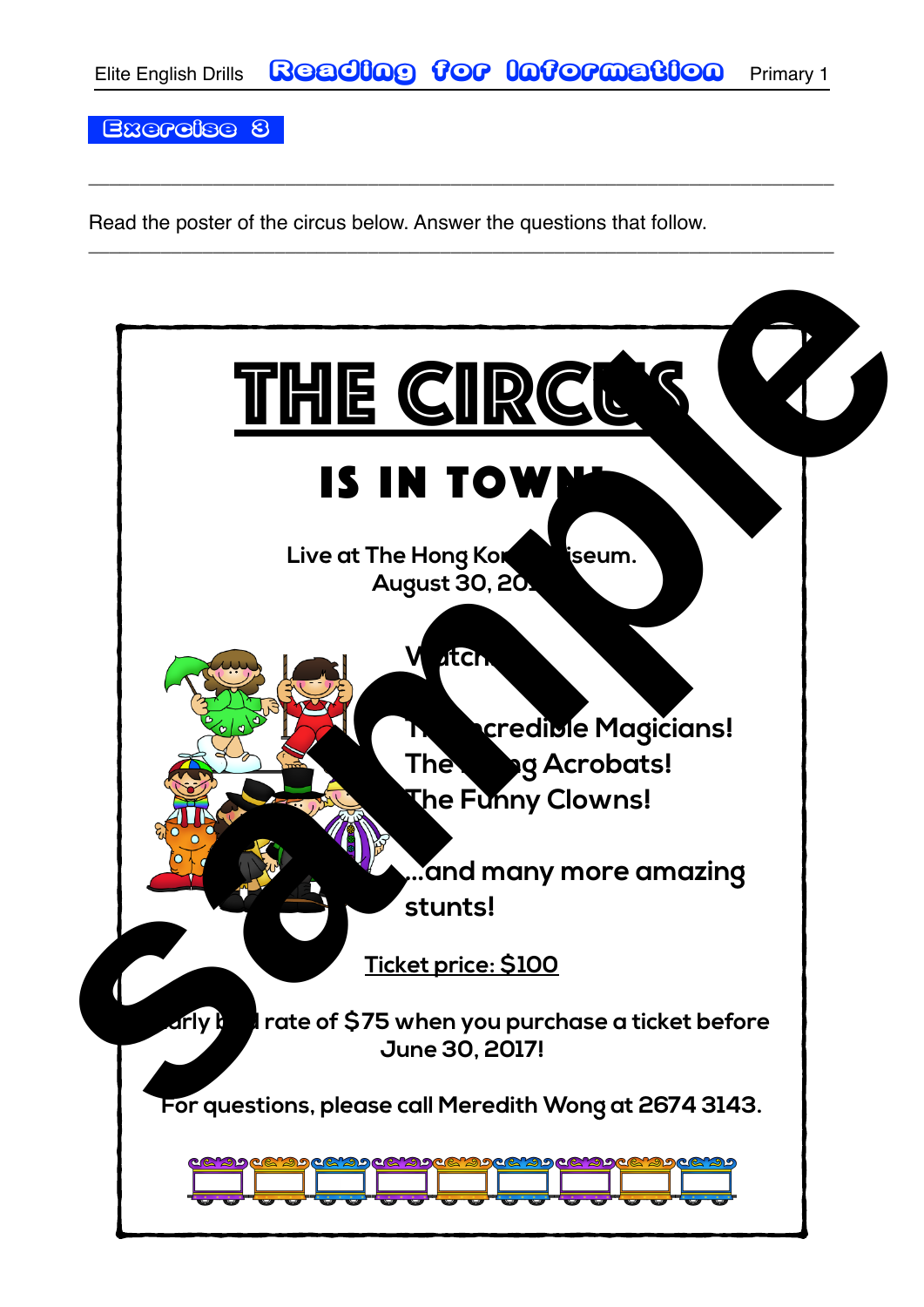$\overline{\phantom{a}}$  , and the contribution of the contribution of the contribution of the contribution of the contribution of the contribution of the contribution of the contribution of the contribution of the contribution of the

Exercise 3 - Questions

Where will the circus be held? *(complete sentence)*

|     | The word 'flying' was used to describe the magicians. (circle your ansy<br>a. True       |  |
|-----|------------------------------------------------------------------------------------------|--|
|     | b. False                                                                                 |  |
|     | Complete the sentence:                                                                   |  |
|     |                                                                                          |  |
|     | How many tickets can Nina buy with \$300 if she buy<br>30? (short<br>answer)             |  |
|     | ffer is he<br>The deadline for the early<br>ay months before the show? (short<br>answer) |  |
| ans | 9. How much did he have to pay? (complete<br>Justin bought is tight on J                 |  |
|     |                                                                                          |  |